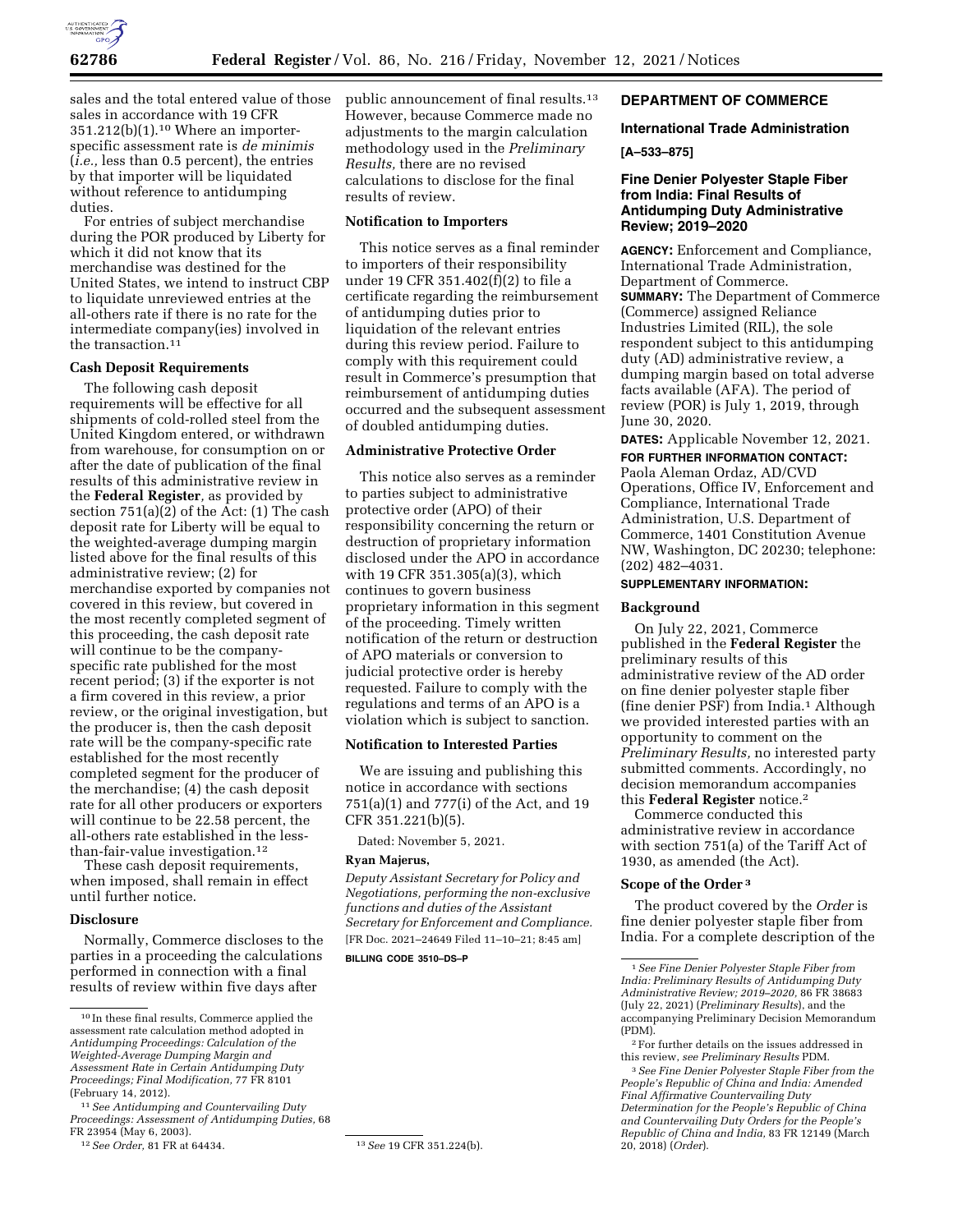scope of the *Order, see* the Preliminary Decision Memorandum.

# **Changes Since the Preliminary Results**

Rather than subtracting the export subsidy rate that Commerce determined in the 2017–2018 administrative review in the companion countervailing duty (CVD) proceeding 4 from the AFA rate assigned to RIL to derive its cash deposit rate, we subtracted the export subsidy rate calculated for RIL in the most recently completed segment of the companion CVD proceeding.5

## **Use of Adverse Facts Available**

We continue to find that the application of total AFA, pursuant to sections 776(a) and (b) of the Act, is warranted in determining RIL's dumping margin because it withheld information regarding its sales and cost reconciliations and potential affiliations, incorrectly reported control numbers, and provided unreliable and unusable sales and cost databases.6 Therefore, as in the *Preliminary Results,*  as AFA, we assigned RIL a dumping

margin of 21.43 percent. No interested party commented on this determination.

Commerce is not required to corroborate any dumping margin applied in a separate segment of the same proceeding. Because the 21.43 percent rate was applied in a separate segment of this proceeding, Commerce does not need to corroborate the rate in this review.

### **Final Results of the Review**

The final estimated weighted-average dumping margin is as follows:

| Exporter/producer           | Estimated<br>weighted-average<br>dumping margin<br>(percent) | Cash deposit<br>rate adiusted<br>for subsidy<br>offset (percent) <sup>7</sup> |
|-----------------------------|--------------------------------------------------------------|-------------------------------------------------------------------------------|
| Reliance Industries Limited | 21.43                                                        | 19.33                                                                         |

<sup>7</sup>We subtracted the 2.10 percent export subsidy rate that Commerce calculated in the most recently completed segment of the companion CVD proceeding (*i.e.,* the final results of the 2019 administrative review), from the dumping margin of 21.43 percent.

## **Disclosure**

Normally, Commerce discloses to parties to the proceeding the calculations that it performed in connection with the final results of an AD administrative review within five days after the date of any public announcement or, if there is no public announcement, within five days of the date of publication of the notice of final results in the **Federal Register***,* in accordance with 19 CFR 351.224(b). However, because Commerce applied a dumping margin to RIL based entirely on AFA in accordance with section 776 of the Act, there are no calculations to disclose.

## **Assessment Rates**

Pursuant to section 751(a)(2)(C) of the Act and 19 CFR 351.212(b), Commerce has determined, and U.S. Customs and Border Protection (CBP) shall assess, antidumping duties on all appropriate entries covered by this review. Commerce intends to issue assessment instructions to CBP no earlier than 35 days after the date of publication of the final results of this review in the **Federal Register**. If a timely summons is filed at the U.S. Court of International Trade, the assessment instructions will direct CBP not to liquidate relevant entries until the time for parties to file a request for a statutory injunction has expired (*i.e.,* within 90 days of publication).

### **Cash Deposit Requirements**

The following cash deposit requirements will be effective for all shipments of fine denier PSF from India entered, or withdrawn from warehouse, for consumption on or after the date of publication of this notice in the **Federal Register,** as provided for by section  $751(a)(2)(C)$  of the Act:  $(1)$  The cash deposit rate for RIL will be equal to the weighted-average dumping margin, adjusted for the subsidy offset, from the table above; (2) for merchandise exported by manufacturers or exporters not covered in this review but covered in a prior segment of the proceeding, the cash deposit rate will continue to be the most recently established rate for the manufacturer or exporter in a completed segment of this proceeding; (3) if the exporter is not a firm covered in this review, a prior review, or the less-thanfair-value investigation, but the manufacturer is, the cash deposit rate will be the most recently established rate for the manufacturer of the merchandise in a completed segment of the proceeding; and (4) the cash deposit rate for all other manufacturers or exporters will continue to be 14.67 percent *ad valorem,* the all-others rate established in the less-than-fair-value investigation, adjusted for subsidy offsets.8 These cash deposit requirements, when imposed, shall remain in effect until further notice.

#### $6$  See Preliminary Results.

#### **Notification to Importers**

This notice serves as a final reminder to importers of their responsibility under 19 CFR 351.402(f) to file a certificate regarding the reimbursement of antidumping duties prior to liquidation of the relevant entries during this review period. Failure to comply with this requirement could result in Commerce's presumption that reimbursement of antidumping duties occurred and the subsequent assessment of double antidumping duties.

#### **Notification Regarding Administrative Protective Order**

This notice also serves as a reminder to parties subject to administrative protective order (APO) of their responsibility concerning the disposition of proprietary information, disclosed under APO in accordance with 19 CFR 351.305(a)(3), which continues to govern business proprietary information in this segment of the proceeding. Timely written notification of return/destruction of APO materials or conversion to judicial protective order is hereby requested. Failure to comply with the regulations and the terms of an APO is a sanctionable violation.

#### **Notification to Interested Parties**

These final results of administrative review are issued and published in accordance with sections 751(a)(1) and 777(i)(1) of the Act, and 19 CFR 351.221(b)(5).

<sup>4</sup>*See Fine Denier Polyester Staple Fiber from India: Final Results of Countervailing Duty Administrative Review; 2017–2018,* 85 FR 86537 (December 30, 2020).

<sup>5</sup>*See Fine Denier Polyester Staple Fiber from India: Final Results of Countervailing Duty Administrative Review; 2019,* 86 FR 50047

<sup>8</sup>*See Fine Denier Polyester Staple Fiber from India: Final Affirmative Antidumping Determination of Sales at Less Than Fair Value,* 83 FR 24737 (May 30, 2018).